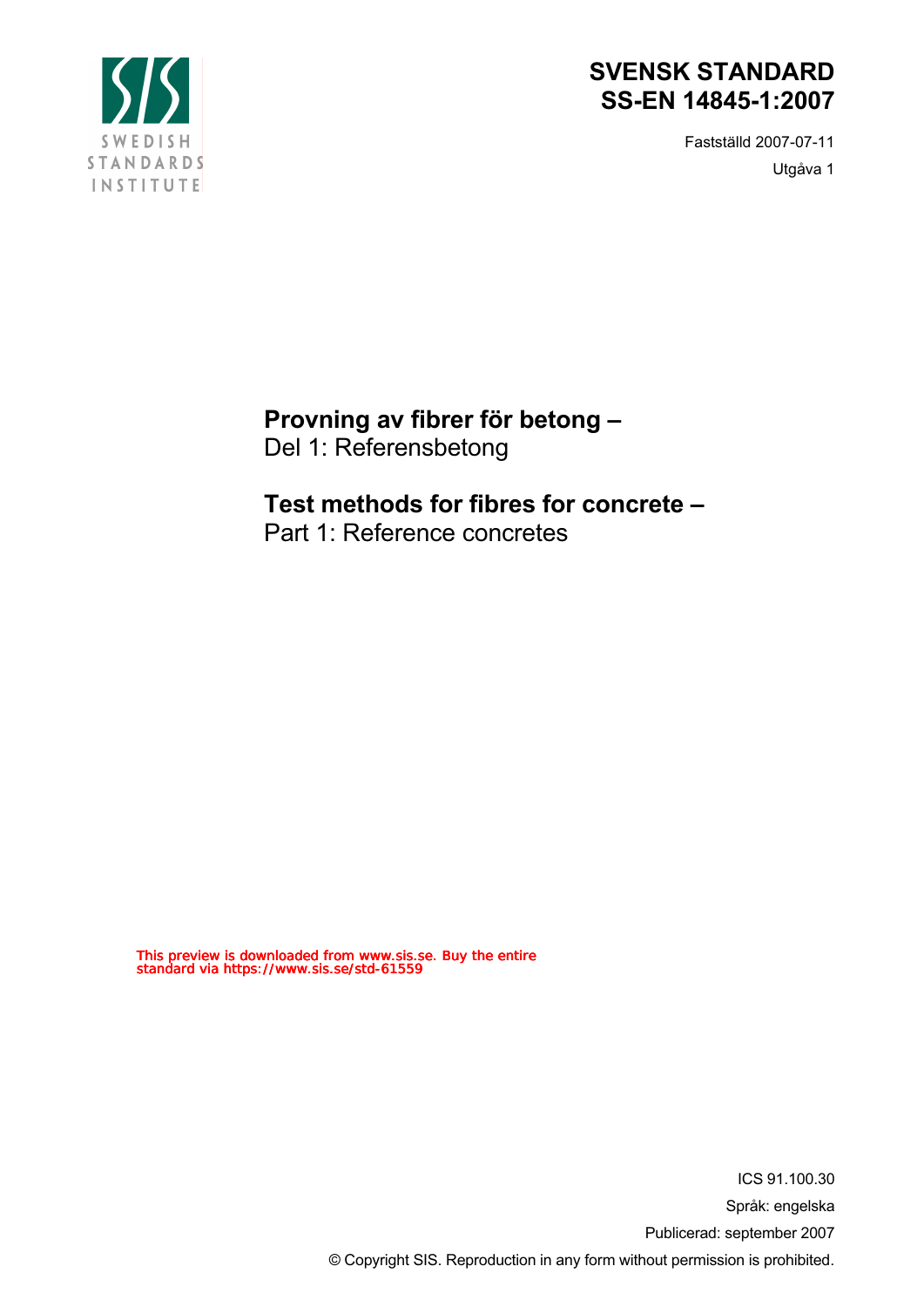Europastandarden EN 14845-1:2007 gäller som svensk standard. Detta dokument innehåller den officiella engelska versionen av EN 14845-1:2007.

The European Standard EN 14845-1:2007 has the status of a Swedish Standard. This document contains the official English version of EN 14845-1:2007.

Upplysningar om **sakinnehållet** i standarden lämnas av SIS, Swedish Standards Institute, telefon 08 - 555 520 00.

Standarder kan beställas hos SIS Förlag AB som även lämnar **allmänna upplysningar** om svensk och utländsk standard. *Postadress*: SIS Förlag AB, 118 80 STOCKHOLM *Telefon*: 08 - 555 523 10. *Telefax*: 08 - 555 523 11 *E-post*: sis.sales@sis.se. *Internet*: www.sis.se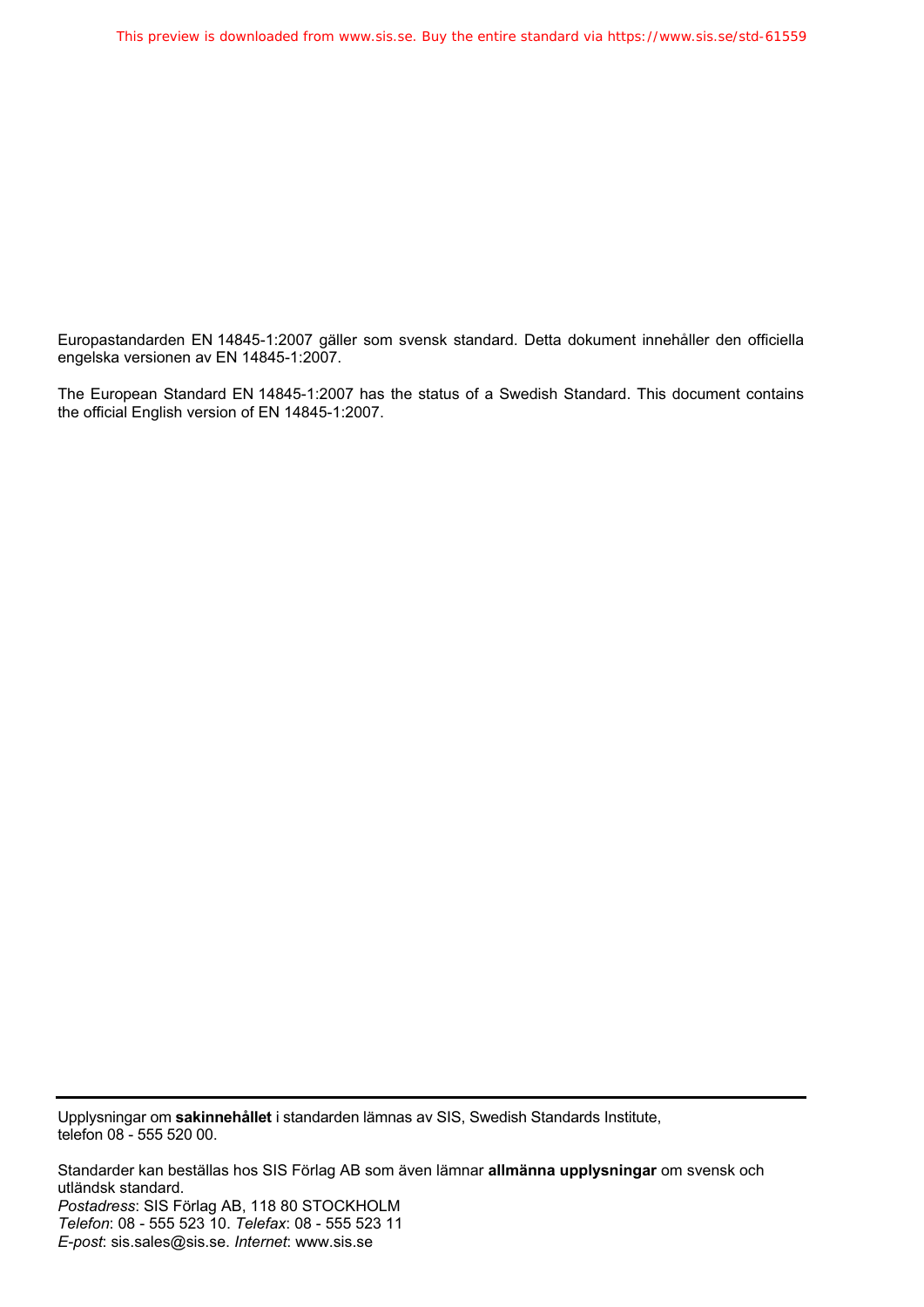# EUROPEAN STANDARD NORME EUROPÉENNE EUROPÄISCHE NORM

## **EN 14845-1**

July 2007

ICS 91.100.30

English Version

### Test methods for fibres in concrete - Part 1: Reference concretes

Méthodes d'essai des fibres dans le béton - Partie 1: Bétons de référence

Prüfverfahren für Fasern in Beton - Teil 1: Referenzbetone

This European Standard was approved by CEN on 9 June 2007.

CEN members are bound to comply with the CEN/CENELEC Internal Regulations which stipulate the conditions for giving this European Standard the status of a national standard without any alteration. Up-to-date lists and bibliographical references concerning such national standards may be obtained on application to the CEN Management Centre or to any CEN member.

This European Standard exists in three official versions (English, French, German). A version in any other language made by translation under the responsibility of a CEN member into its own language and notified to the CEN Management Centre has the same status as the official versions.

CEN members are the national standards bodies of Austria, Belgium, Bulgaria, Cyprus, Czech Republic, Denmark, Estonia, Finland, France, Germany, Greece, Hungary, Iceland, Ireland, Italy, Latvia, Lithuania, Luxembourg, Malta, Netherlands, Norway, Poland, Portugal, Romania, Slovakia, Slovenia, Spain, Sweden, Switzerland and United Kingdom.



EUROPEAN COMMITTEE FOR STANDARDIZATION COMITÉ EUROPÉEN DE NORMALISATION EUROPÄISCHES KOMITEE FÜR NORMUNG

**Management Centre: rue de Stassart, 36 B-1050 Brussels**

© 2007 CEN All rights of exploitation in any form and by any means reserved worldwide for CEN national Members.

Ref. No. EN 14845-1:2007: E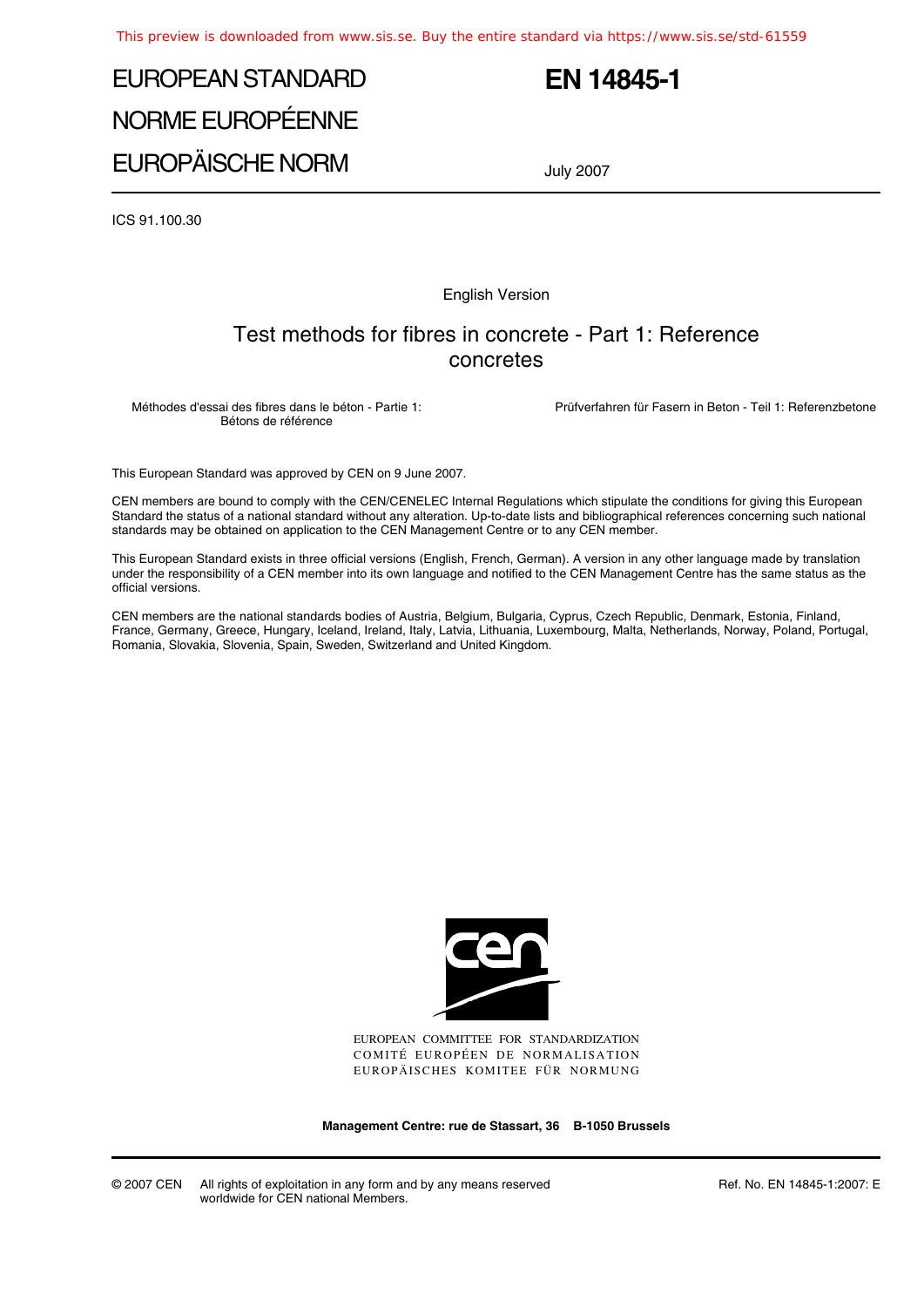This preview is downloaded from www.sis.se. Buy the entire standard via https://www.sis.se/std-61559

### EN 14845-1:2007 (E)

## **Contents**

| 3          |  |  |  |  |  |
|------------|--|--|--|--|--|
| 4          |  |  |  |  |  |
| 4.1<br>4.2 |  |  |  |  |  |
| 4.3        |  |  |  |  |  |
| 4.4        |  |  |  |  |  |
| 5          |  |  |  |  |  |
| 5.1<br>5.2 |  |  |  |  |  |
| 5.3        |  |  |  |  |  |
| 5.4<br>5.5 |  |  |  |  |  |
| 6          |  |  |  |  |  |
| 6.1        |  |  |  |  |  |
| 6.2<br>6.3 |  |  |  |  |  |
| 6.4        |  |  |  |  |  |
| 6.5        |  |  |  |  |  |
| 6.6<br>6.7 |  |  |  |  |  |
| 7          |  |  |  |  |  |
|            |  |  |  |  |  |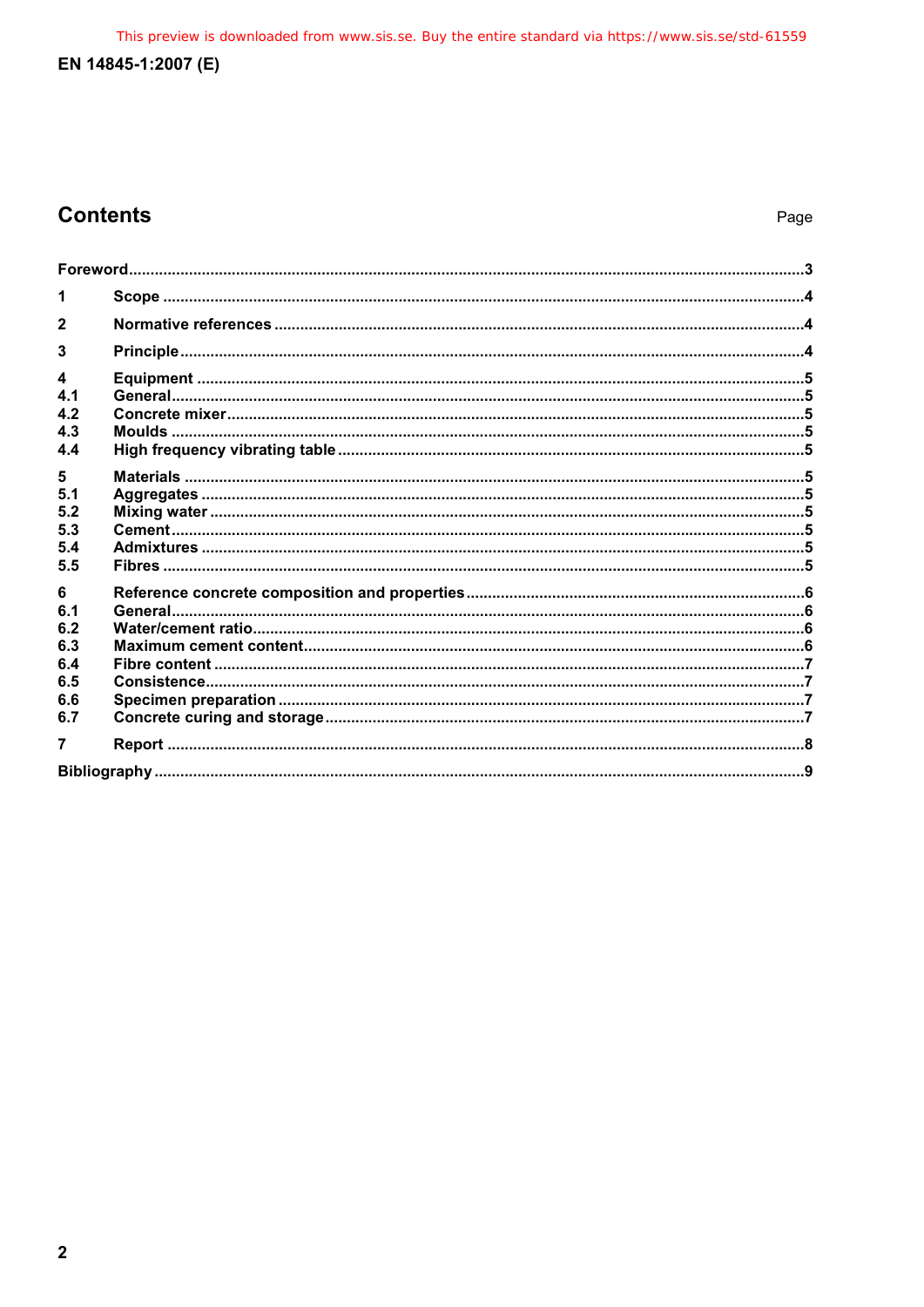**EN 14845-1:2007 (E)** 

## **Foreword**

This document (EN 14845-1:2007) has been prepared by Technical Committee CEN/TC 104 "Concrete and related products", the secretariat of which is held by DIN.

This European Standard shall be given the status of a national standard, either by publication of an identical text or by endorsement, at the latest by January 2008, and conflicting national standards shall be withdrawn at the latest by May 2008.

It has been drafted by Working Group 11 "Fibres for concrete", the secretariat of which is held by BSI.

This European Standard is one of a series dealing with test methods for assessing the performance of fibres, either steel or polymer, in concrete.

According to the CEN/CENELEC Internal Regulations, the national standards organizations of the following countries are bound to implement this European Standard: Austria, Belgium, Bulgaria, Cyprus, Czech Republic, Denmark, Estonia, Finland, France, Germany, Greece, Hungary, Iceland, Ireland, Italy, Latvia, Lithuania, Luxembourg, Malta, Netherlands, Norway, Poland, Portugal, Romania, Slovakia, Slovenia, Spain, Sweden, Switzerland and United Kingdom.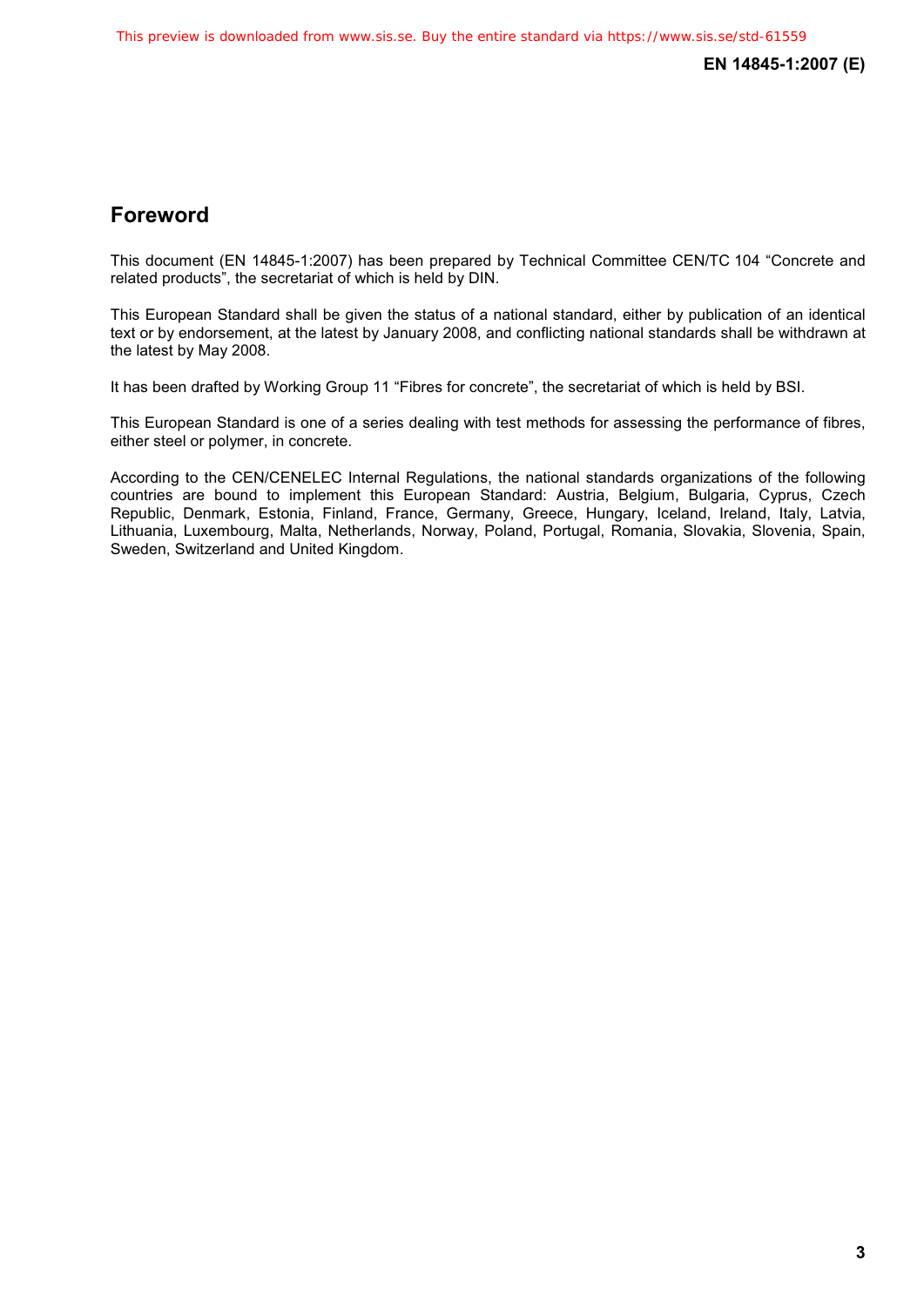#### **EN 14845-1:2007 (E)**

#### **1 Scope**

This European Standard specifies the composition and characteristics of reference concretes used to evaluate the performance of fibres in concrete.

The purpose of the reference concrete is to determine the general suitability of a fibre for use in concrete.

NOTE The end user needs to satisfy themselves about the effectiveness of the fibre in their own concrete.

#### **2 Normative references**

The following referenced documents are indispensable for the application of this document. For dated references, only the edition cited applies. For undated references, the latest edition of the referenced document (including any amendments) applies.

EN 197-1:2000, *Cement — Part 1: Composition, specifications and conformity criteria for common cements*

EN 206-1:2000, *Concrete — Part 1: Specification, performance, production and conformity* 

EN 933-2, *Tests for geometrical properties of aggregates — Part 2: Determination of particle size distribution — Test sieves, nominal size of apertures* 

EN 1008, *Mixing water for concrete — Specification for sampling, testing and assessing the suitability of water, including water recovered from processes in the concrete industry, as mixing water for concrete* 

EN 1766:2000, *Products and systems for the protection and repair of concrete structures — Test methods — Reference concretes for testing* 

EN 12350-1, *Testing fresh concrete — Part 1: Sampling* 

EN 12350-3, *Testing fresh concrete — Part 3: Vebe test* 

EN 12350-4, *Testing fresh concrete — Part 4: Degree of compactability* 

EN 14651, *Test method for metallic fibrered concrete — Measuring the flexural tensile strength (limit of proportionality (LOP), residual)* 

EN 14845-2, *Test methods for fibres in concrete — Part 2: Effect on strength of concrete* 

EN 14889-1:2006, *Fibres for concrete — Part 1: Steel fibres — Definitions, specifications and conformity* 

EN 14889-2:2006, *Fibres for concrete — Part 2: Polymer fibres — Definitions, specifications and conformity*

#### **3 Principle**

This European Standard prescribes the constituents and proportions for plain reference concretes to be used to evaluate the performance of fibres in concrete under standard laboratory conditions. It has been developed from EN 1766 and should be read in conjunction with that standard.

The reference concretes shall be designed to meet a prescribed flexural tensile strength, as defined in Table 1.

The performance of a fibre shall be determined in a mandatory 16 mm or 20 mm maximum aggregate size mix using the test method described in EN 14845-2 for the effect on strength of concrete, and by one of the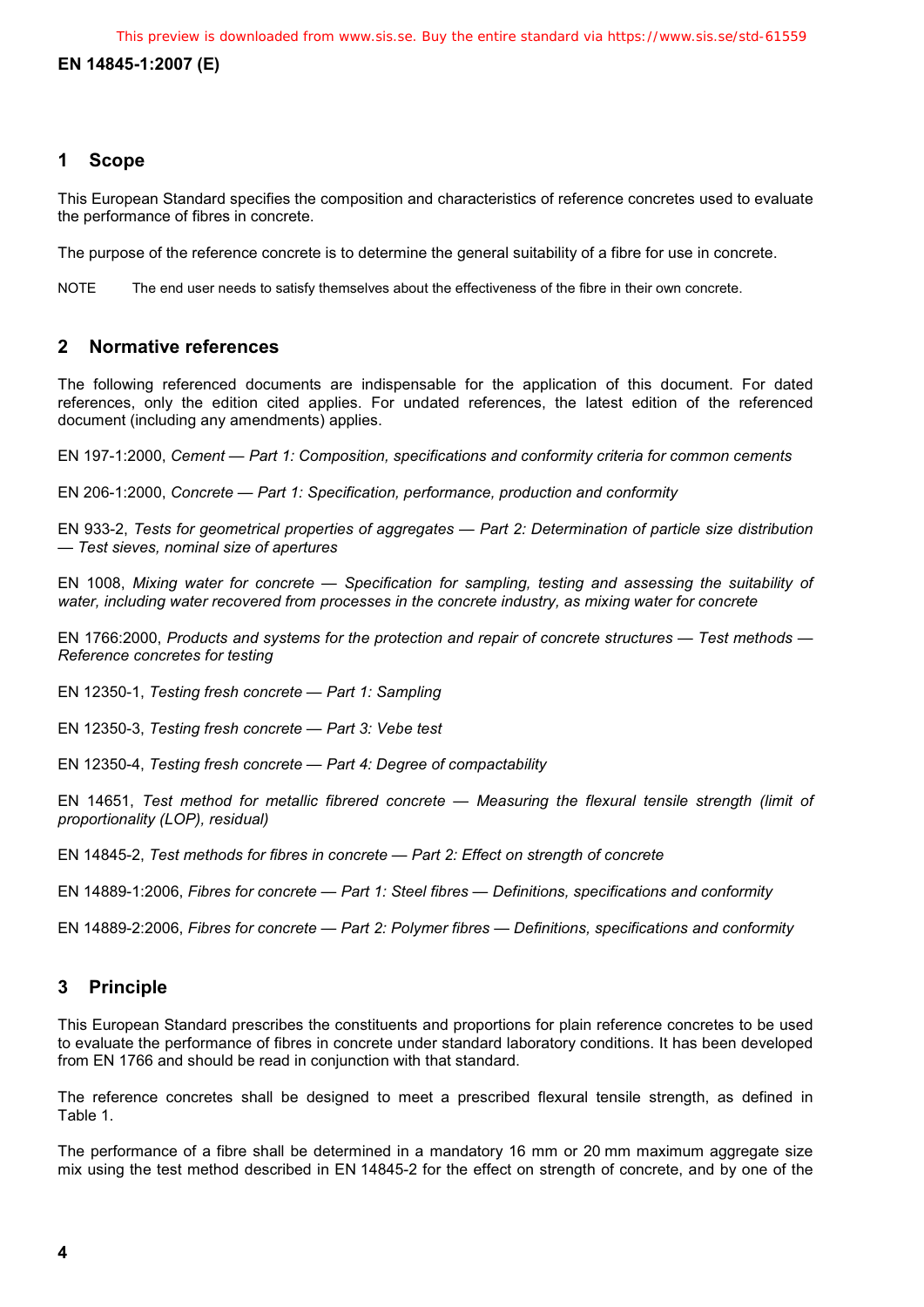consistence methods specified in 6.5. There is also the option to evaluate it in any of three additional reference concretes that have different maximum cement content and/or aggregate size.

Tests using reference concretes are performed as comparative tests. That is, the performance of fibres (effect on strength and consistence) is determined by comparing a reference concrete to which fibres are added with the same reference concrete without the addition of fibres, but otherwise with the same aggregate/cement ratio and constituent materials from the same delivery.

#### **4 Equipment**

#### **4.1 General**

Reference concretes shall be made in accordance with 6.6, using the equipment described in this clause.

#### **4.2 Concrete mixer**

A forced action concrete pan-mixer shall be used to mix the concrete.

#### **4.3 Moulds**

Moulds for producing hardened concrete specimens, of non absorbent, rigid material, not attacked by cement paste, of a size specified in EN 14845-2 shall be used.

#### **4.4 High frequency vibrating table**

Suitable for compaction of the concrete in beam moulds for testing to EN 14845-2.

#### **5 Materials**

#### **5.1 Aggregates**

Aggregates shall be natural, uncrushed and silica-based with low water absorption (less than 2 % by mass) and oven dried. The aggregate grading, measured according to EN 933-2, shall conform to EN 1766:2000 Annex A, except the limits for a 16 mm or 20 mm aggregate at 0,25 mm shall be 5% to 10 % (not 3 % to 8 %).

#### **5.2 Mixing water**

Water according to EN 1008 shall be used.

#### **5.3 Cement**

Portland type CEM I class 42,5 R according to EN 197-1:2000 shall be used.

#### **5.4 Admixtures**

A plasticizer or superplasticizer admixture according to EN 934-2:2000 may be used to control the workability.

#### **5.5 Fibres**

Where fibres are to be evaluated, the fibres shall be sampled in accordance with EN 14889-1:2006, 6.2 for steel fibres or EN 14889-2:2006, 6.2 for polymer fibres.